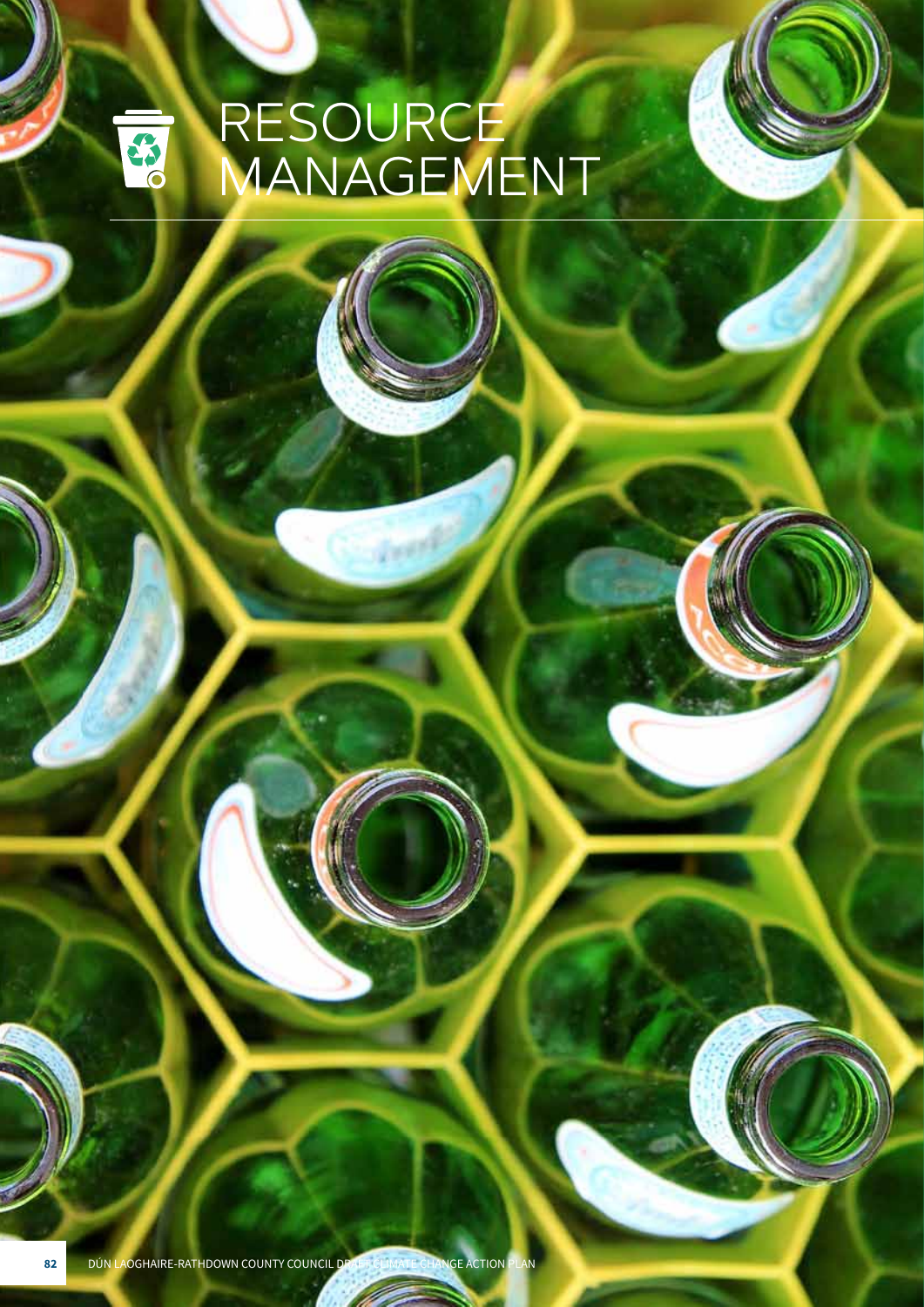

S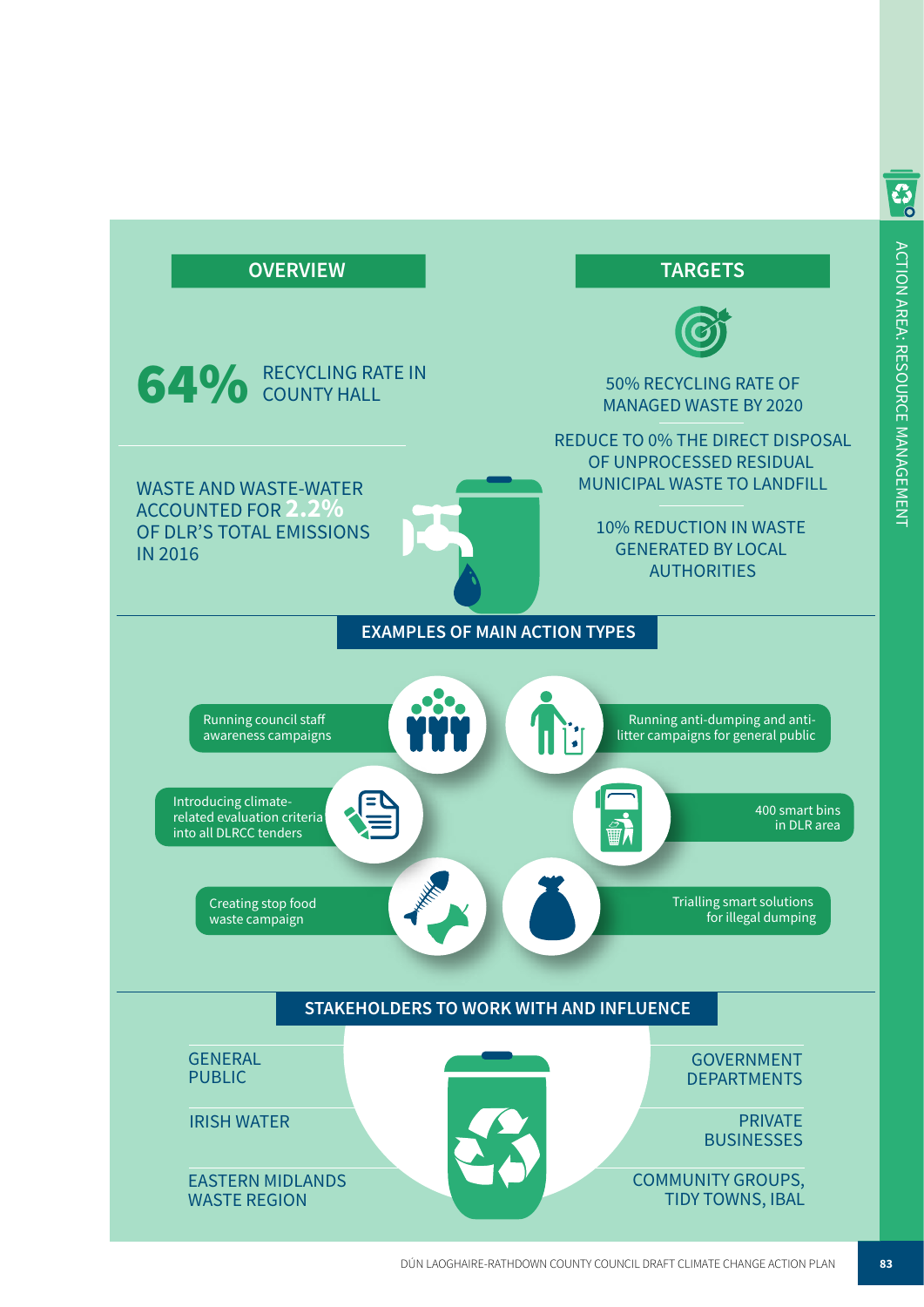In partnership with the Eastern Midlands Waste Region, the Dublin Local Authorities develop and implement the policies and actions laid out in the region's Waste Management Plan. This plan serves as the framework for the prevention and management of wastes in a safe and sustainable manner.

The strategic vision of the regional waste plan is to rethink the approach to managing waste by viewing waste streams as valuable material resources. Making better use of our resources and reducing the leakage of materials will help the region transition from a linear to a circular economy and deliver both environmental and economic benefits.

The waste plan sets out three overall performance targets that underpin its policies. These are:

- **•** 10% reduction in waste generated by local authorities
- **•** 1% reduction per annum in the quantity of household waste generated per capita over the period of the Plan
- **•** Achieve a recycling rote of 50% of managed municipal waste by 2020
- **•** Reduce to 0% the direct disposal of unprocessed residual municipal waste to landfill from 2016 onwards, in favour of higher value pre-treatment processes and indigenous recovery practices

#### **Illegal Dumping SBIR Challenge**

Smart Dublin, in partnership with Enterprise Ireland, launched the Small Business Innovation Research (SBIR) Illegal Dumping Challenge in April 2017 to find low-cost, innovative solutions to tackle this ongoing problem in urban and rural areas. Six companies received €12,500 in Phase 1, and four of these companies were then awarded additional funding of €130,000 to trial their solutions, which include:

- **•** Integrating existing data to provide better insights and allow Councils to make datadriven decisions
- **•** Using drone technology and a network of licenced pilots to identify and geo-tag litter in rural areas of Dublin
- **•** Using low-cost, low-powered camera and monitoring systems to capture, report and deter illegal dumping in both urban and rural areas.

### **WASTE MANAGEMENT**



**Plan Target - Reduce to 0% the direct disposal of unprocessed residual Municipal**  i **waste to landfill (from 2016 onwards) in favour of higher value pre-treatment processes and indigenous recovery practices.**

- Eastern-Midlands Regional Waste Management Plan (2015-2021)

DLRCC, in conjunction with the Eastern-Midlands Regional Waste Office, will introduce a comprehensive waste prevention and recycling programme within the Council and will strive to reduce the waste produced in DLRCC's buildings and operations.

Central to preventing the production of waste is changing the procurement of products used by the Council. A priority for DLRCC is to review procurement procedures and identify opportunities to source environmentally-friendly products to use in its operations. For example, DLRCC is committed to reducing the use of disposable cups. It is supporting the Conscious Cup campaign in its staff canteen and incentivising staff that use reusable cups. The Council is also requesting suppliers of catering services in public buildings and at Council events to avoid single-use items and minimise waste. This will be further strengthened by the recent announcement by the Government that all public bodies will not purchase single-use plastic beverage cups, cutlery and drinking straws after the 31st March 2019 and will be required to report to its respective Minister by the end of November 2019 on the measures it is taking to minimise waste generation and maximise recycling.

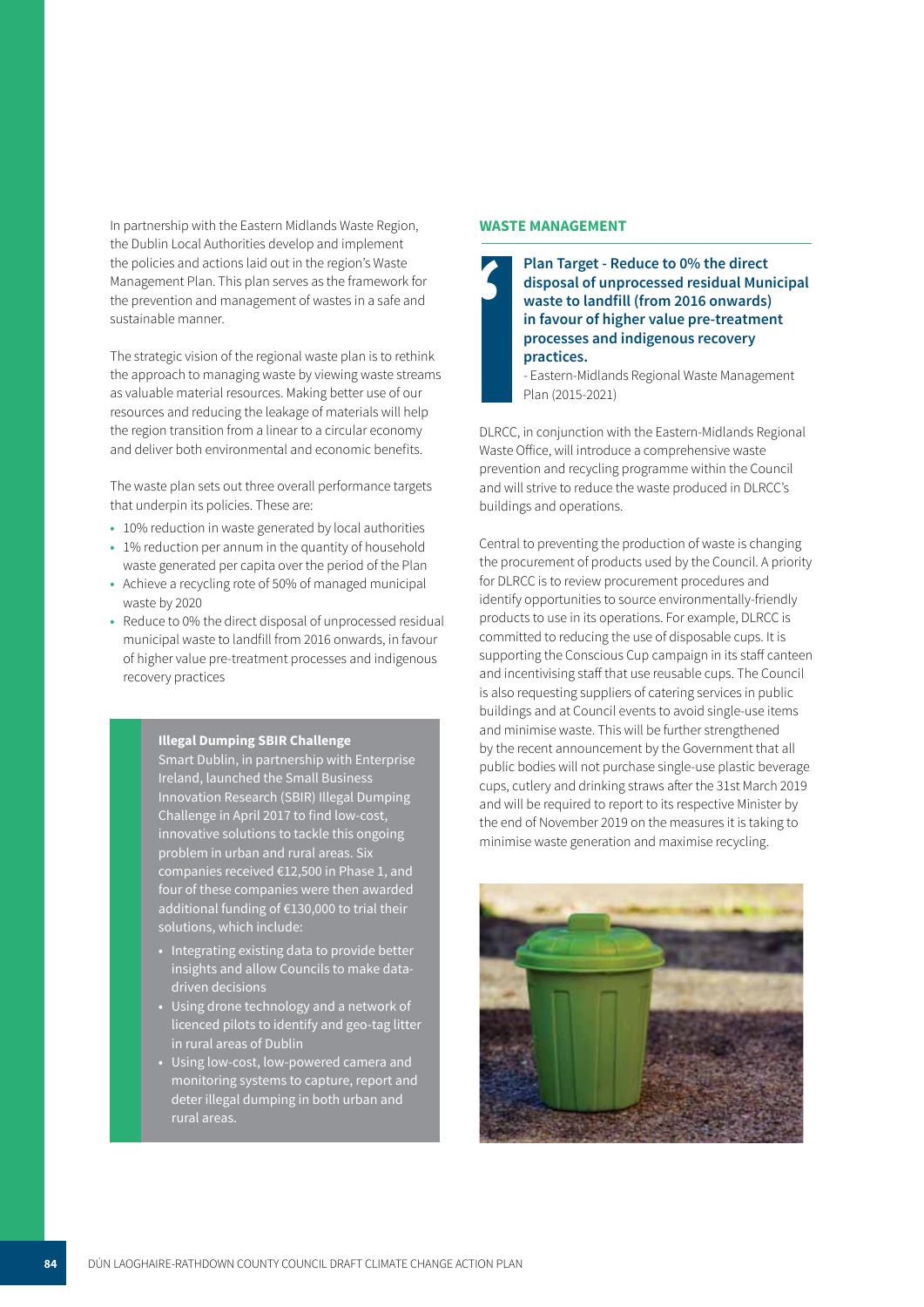### **LITTER & RECYCLING IN THE PUBLIC REALM**



### **Waste Management Plan Target – Achieve a Recycling Rate of 50% of Managed**  i **Municipal Waste by 2020.**

- Eastern-Midlands Regional Waste Management Plan (2015-2021)

Part of reducing waste is encouraging people to recycle. DLRCC is also actively working with the Eastern Midlands Regional Waste Office to inform people about what they can and cannot recycle.



### **Smart Bins**

Dún Laoghaire-Rathdown County Council looked to improve the efficiency of its public waste collection service and reduce operational costs and emissions. In December 2014, the Council purchased 400 smart Big Belly bins to trial within the DLR area.

Smart bins come with a built-in solar compactor, which gets triggered when rubbish reaches a certain level. As the rubbish is compacted, the capacity is up to eight times greater than a traditional bin. The bin is wifi-enabled, so can communicate with the relevant waste management division when the waste reaches 85% capacity. This system means that the Council can monitor real-time levels of waste, and better plan and organise waste collection based on actual waste levels.

This smart waste system has provided a number of benefits, such as lower emissions due to the reduction in the number of bin collections required by the Council's fleet vehicles, and this improved efficiency within the fleet has reduced energy consumption by 85,000 kWh per year.

# **CASE STUDY CASE STUDY**

**Recycling Ambassador Programme** DLRCC supported the Recycling Ambassador Programme, which was a VOICE initiative funded by the Department of Communications, Climate Action and Environment (DCCAE) and REPAK. It also partnered with the Regional Waste Management Offices with the aim to improve Ireland's recycling rates and reduce levels of contamination in household recycling bins.

Many people have become confused about what can and cannot be recycled in the recycling bins. VOICE Ireland's Recycling Ambassador Programme showed what can be recycled in the household bin based on the new nationally agreed recycling list.

### **Highlights:**

- **•** 650 workshops throughout the country led by trained Recycling Ambassadors, who educated, supported and encouraged the public to recycle more effectively
- **•** 30 ambassadors across the country

### **Recycling Centre**

**CASE STUDY**

**CASE STUDY** 

There are three Recycling Centres throughout the county namely Ballyogan Recycling Park, Shanganagh Recycling Centre in Shankill and Eden Park Recycling Centre in Glasthule.

Ballyogan Recycling Park is the main recycling centre in the County and is located near the Ballyogan Wood Luas stop. It has won national awards for its design, the diversity of materials accepted and its accessibility to users of the facility in that it is open 360 days per year.

The recycling centres accept household waste including electrical waste for recycling for free. Ballyogan Recycling Park also accepts garden waste and a range of household hazardous wastes and bulky items which incur a vehicle based charge. To assist people, the recycling centres also promote the reuse of items and provide tips on how to recycle.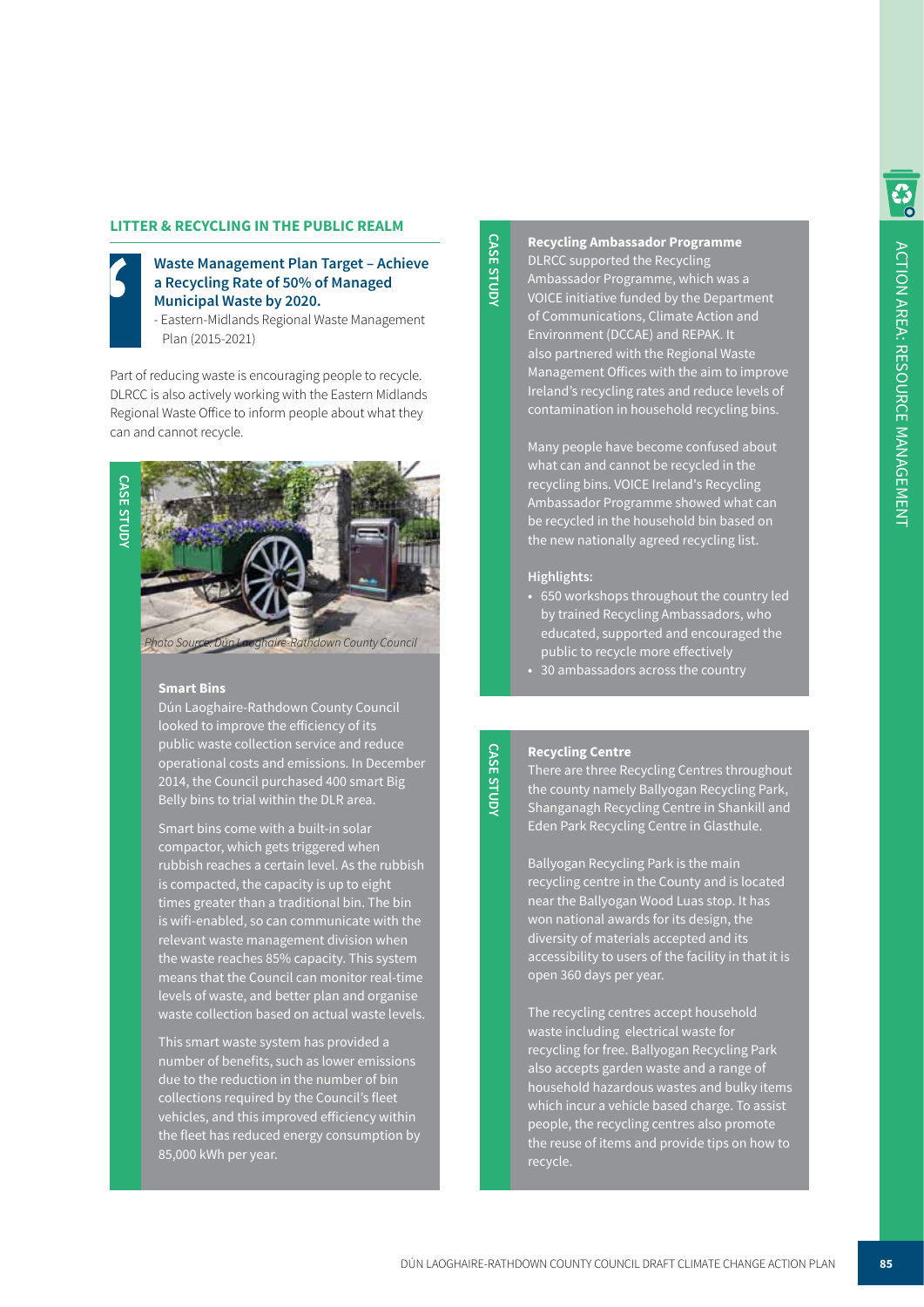### S. RESOURCE MANAGEMENT

| <b>NO</b>                                         | <b>ACTION</b>                                                                                                       | <b>TIMEFRAME</b> | LEAD(S)                                            | <b>INDICATORS</b>                                                       | <b>TARGET(S) IMPACTED</b> |  |  |  |  |
|---------------------------------------------------|---------------------------------------------------------------------------------------------------------------------|------------------|----------------------------------------------------|-------------------------------------------------------------------------|---------------------------|--|--|--|--|
| <b>ACTIONS CURRENTLY BUDGETED</b>                 |                                                                                                                     |                  |                                                    |                                                                         |                           |  |  |  |  |
| <b>WASTE MANAGEMENT</b>                           |                                                                                                                     |                  |                                                    |                                                                         |                           |  |  |  |  |
| 1                                                 | Monitor and enforce waste<br>regulation                                                                             | Ongoing          | <b>WERLA</b>                                       | Environmental Performance<br>Assessment from EPA                        | <b>GHG</b>                |  |  |  |  |
| $\overline{2}$                                    | Assess waste in Council<br>owned and operated<br>buildings and plan actions to<br>be taken                          | Ongoing          | Environment and<br>Climate Change                  | Report outlining current<br>situation and plan of action<br>to be taken | <b>GHG</b>                |  |  |  |  |
| 3                                                 | Run staff recycling awareness<br>campaign                                                                           | Ongoing          | Environment and<br>Climate Change                  | # of campaigns held                                                     | <b>GHG</b>                |  |  |  |  |
| 4                                                 | Identify neighbourhoods/<br>areas in region in need of<br>bring banks                                               | Ongoing          | Environment and<br>Climate Change                  | # of areas identified,<br># of new bring banks<br>established           | GHG                       |  |  |  |  |
| 5                                                 | Apply for Local Authority<br>Prevention Network grants                                                              | Ongoing          | Environment and<br>Climate Change                  | # of grants for waste-related<br>projects                               | <b>GHG</b>                |  |  |  |  |
| 6                                                 | Develop Stop Food Waste<br>campaigns in DLR                                                                         | Ongoing          | Environment and<br>Climate Change                  | # of people engaged                                                     | <b>GHG</b>                |  |  |  |  |
| $\overline{1}$                                    | Continue environmental<br>awareness campaigns to<br>support public in their efforts<br>to manage their resource use | Ongoing          | Environment and<br>Climate Change                  | # of campaigns held                                                     | <b>GHG</b>                |  |  |  |  |
| 8                                                 | Promote Reuse Month<br>annually                                                                                     | Ongoing          | Environment and<br>Climate Change                  | # of Council run events                                                 | <b>GHG</b>                |  |  |  |  |
| 9                                                 | Use €co-Merit programme to<br>advise businesses on how to<br>become resource efficient                              | Ongoing          | Environment and<br>Climate Change                  | # of businesses<br>participating                                        | <b>GHG</b>                |  |  |  |  |
| 10                                                | Secondary School Eco<br>Conference                                                                                  | Ongoing          | Environment and<br>Climate Change                  | Continued participation<br>of schools in conference<br>workshops        |                           |  |  |  |  |
| 11                                                | Maintain and increase<br>Green Schools Programme<br>participation                                                   | Ongoing          | Environment and<br>Climate Change                  | # of schools participating                                              | $\binom{2}{1}$            |  |  |  |  |
| 12                                                | Work in partnership with<br>resident/community<br>groups in climate-related<br>programmes                           | Ongoing          | Environment and<br>Climate Change                  | # community groups                                                      |                           |  |  |  |  |
| <b>LITTER &amp; RECYCLING IN THE PUBLIC REALM</b> |                                                                                                                     |                  |                                                    |                                                                         |                           |  |  |  |  |
| 13                                                | Run anti-dumping and anti-<br>litter campaigns using SBIR<br>challenges                                             | Ongoing          | Smart Dublin,<br>Environment and<br>Climate Change | # of campaigns, # of people<br>reached                                  |                           |  |  |  |  |
| 14                                                | Anti-dumping initiatives/<br>anti-litter campaigns                                                                  | Ongoing          | Environment and<br>Climate Change                  | # of campaigns, # of people<br>reached                                  |                           |  |  |  |  |